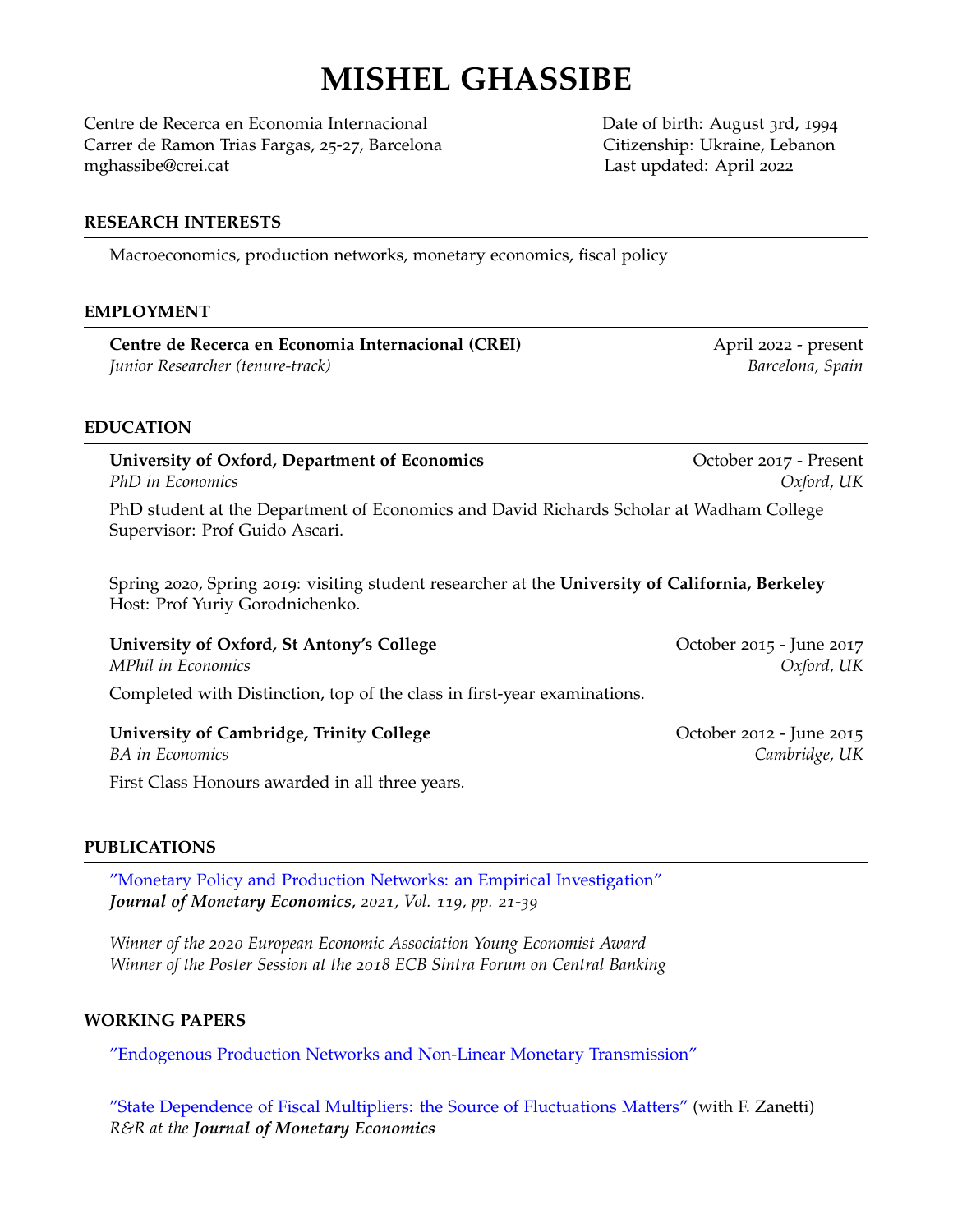#### **WORK IN PROGRESS**

"International Production Networks, Tariffs and Inflation: Theory and Evidence from UK Microdata" (with B. Wanengkirtyo)

"Granular Search" (with F. Zanetti)

#### **AWARDS AND RESEARCH GRANTS**

Winner of the 2020 European Economic Association Young Economist Award ( $\epsilon$ 2,000)

Winner of the Poster Session at the 2018 ECB Sintra Forum on Central Banking ( $\in$ 10,000, shared)

David Walton Distinguished Scholarship (*£*15,000)

Teaching Excellence Award (Department of Economics, University of Oxford)

David Richards Scholarship in Economics (Wadham College, University of Oxford)

Eprime Eshag Scholarship (Wadham College, University of Oxford)

Pollard Fund Grant (Wadham College, University of Oxford)

Best Overall Performance in Examinations (first year, Oxford MPhil in Economics)

Senior Scholarship (Trinity College, University of Cambridge)

Kumar Prize (Trinity College, University of Cambridge)

#### **PRESENTATIONS: CONFERENCES, WORKSHOPS AND SEMINARS**

\*(scheduled), presentations by co-authors **not** included

- **2022** ASSA/ES-NAWM, Brown University\*, UNC Chapel Hill\*, Rutgers\*, Federal Reserve Board\*, University of Toronto, San Francisco Fed\*, HEC Paris\*, Bocconi University, CREi\*, CEMFI\*, Tilburg University, University of Bristol, Bank for International Settlements
- **2021** University of Hong Kong, European Winter Meeting of the Econometric Society, Inflation Targeting Workshop (National Bank of Ukraine), King's College London, Claremont McKenna College, ECB-Cleveland Fed Inflation Conference, 24th Central Bank Macroeconomic Modeling Workshop (Bank of Chile), Kyiv School of Economics, Society for Economic Dynamics Annual Meeting, EEA-ESEM Congress, Cambridge INET Networks Conference, Banque de France, Computing in Economics and Finance, International Association for Applied Econometrics Annual Conference, University of Oxford, 14th RGS Doctoral Conference in Economics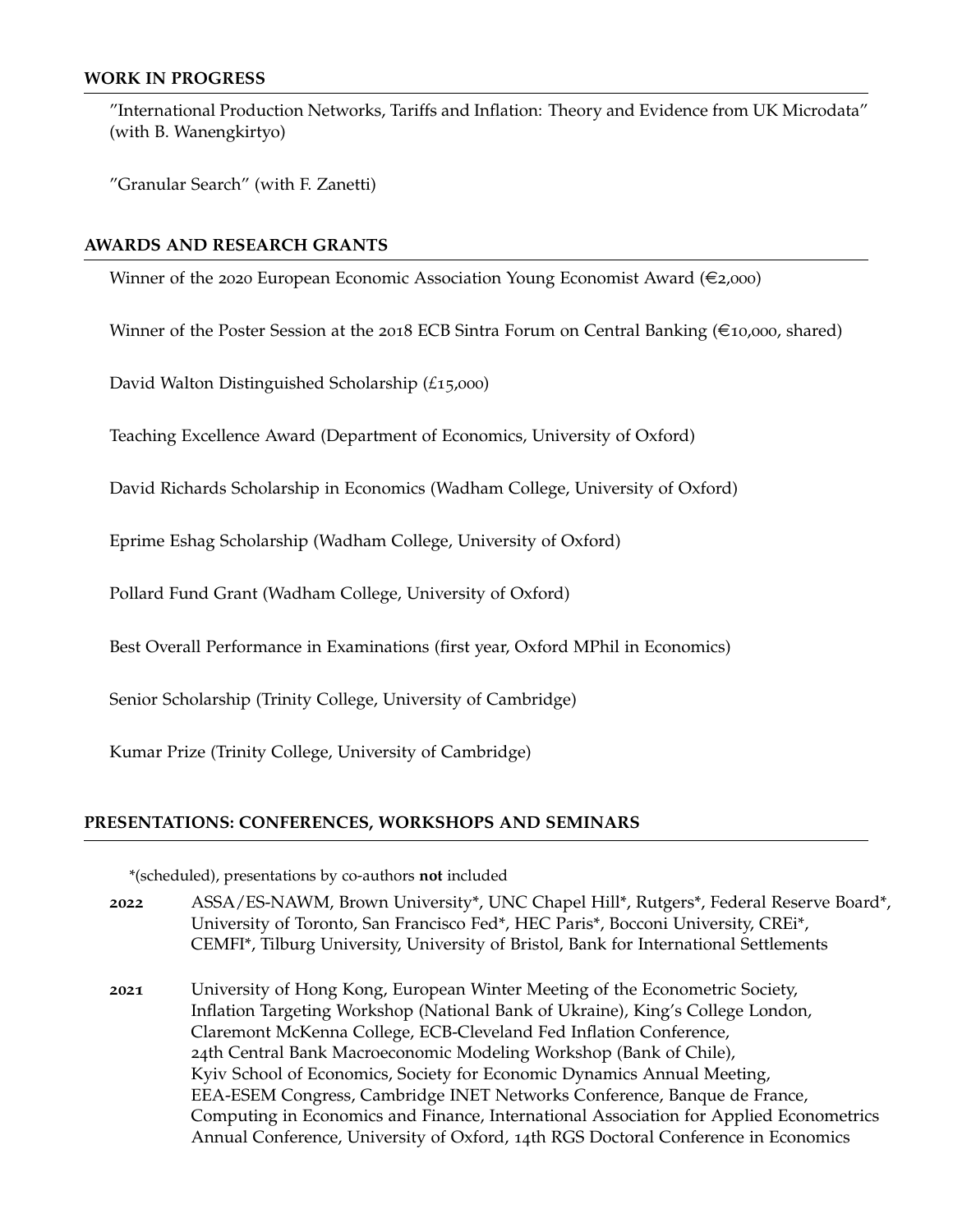- **2020** European Winter Meeting of the Econometric Society, Econometric Society-DSE Winter School, Kyiv School of Economics (invited seminar), 1st Bocconi Virtual PhD Conference, Annual Congress of the European Economic Association, University of California, Berkeley, National Bank of Ukraine, International Research Forum on Monetary Policy (ECB, cancelled), Computing in Economics and Finance (Warsaw, cancelled),1st NuCamp Virtual PhD Workshop, University of Manchester
- **2019** European Winter Meeting of the Econometric Society (Rotterdam), Bank of England, CORE (UCLouvain), European Bank for Reconstruction and Development, Wadham Conference on State-Dependent Fiscal Policy, University of California, Berkeley, XXI Annual Inflation Targeting Conference (Banco Central do Brasil), CEPR-EABCN Conference on Advances in Business Cycle Analysis (Bank of Spain), North American Summer Meeting of the Econometric Society (Seattle), European Meeting of the Econometric Society, Annual Congress of the European Economic Association, Fiscal Policy Workshop (University of York) (discussion)
- **2018** International Monetary Fund (Fiscal Affairs Department, Research Department), ECB Sintra Forum on Central Banking (poster session), University of Pavia, University of Oxford (Gorman Workshop, Macroeconomics Lunchtime Seminar), 6th Workshop in Macro Banking and Finance, 12th Joint French Macro Workshop (Banque de France)

**Organizer**: Oxford Macroeconomics Reading Group (with Prof Klaus Adam); Wadham Conference on State-dependent Fiscal Policy (with Dr Francesco Zanetti)

## **DISCUSSIONS**

**"Monetary Policy & Anchored Expectations - An Endogenous Gain Learning Model"** (by Laura Gáti)

*14th RGS Doctoral Conference in Economics*

**"Should We Use Linearized Models to Calculate Fiscal Multipliers?"** (by J. Linde and M. Trabandt) *Fiscal Policy Workshop, University of York (September 2019)*

**"Exchange Rate Pass-through at the Sectoral Level"** (by I. Hjortsoe and J. Lewis) *XXI Annual Inflation Targeting Conference, Banco Central do Brasil (May 2019)*

**"R&D and Market Sharing Agreements"** (by J. Dollinger, A. Mauleon and V. Vannetelbosch) *1st Bocconi Virtual PhD Conference (September 2020)*

#### **REFEREE EXPERIENCE**

*Journal of Monetary Economics, Macroeconomic Dynamics, Empirical Economics, The Manchester School, Bulletin of Economic Research, Visnyk of the National Bank of Ukraine, Bank of England Staff Working Paper Series*